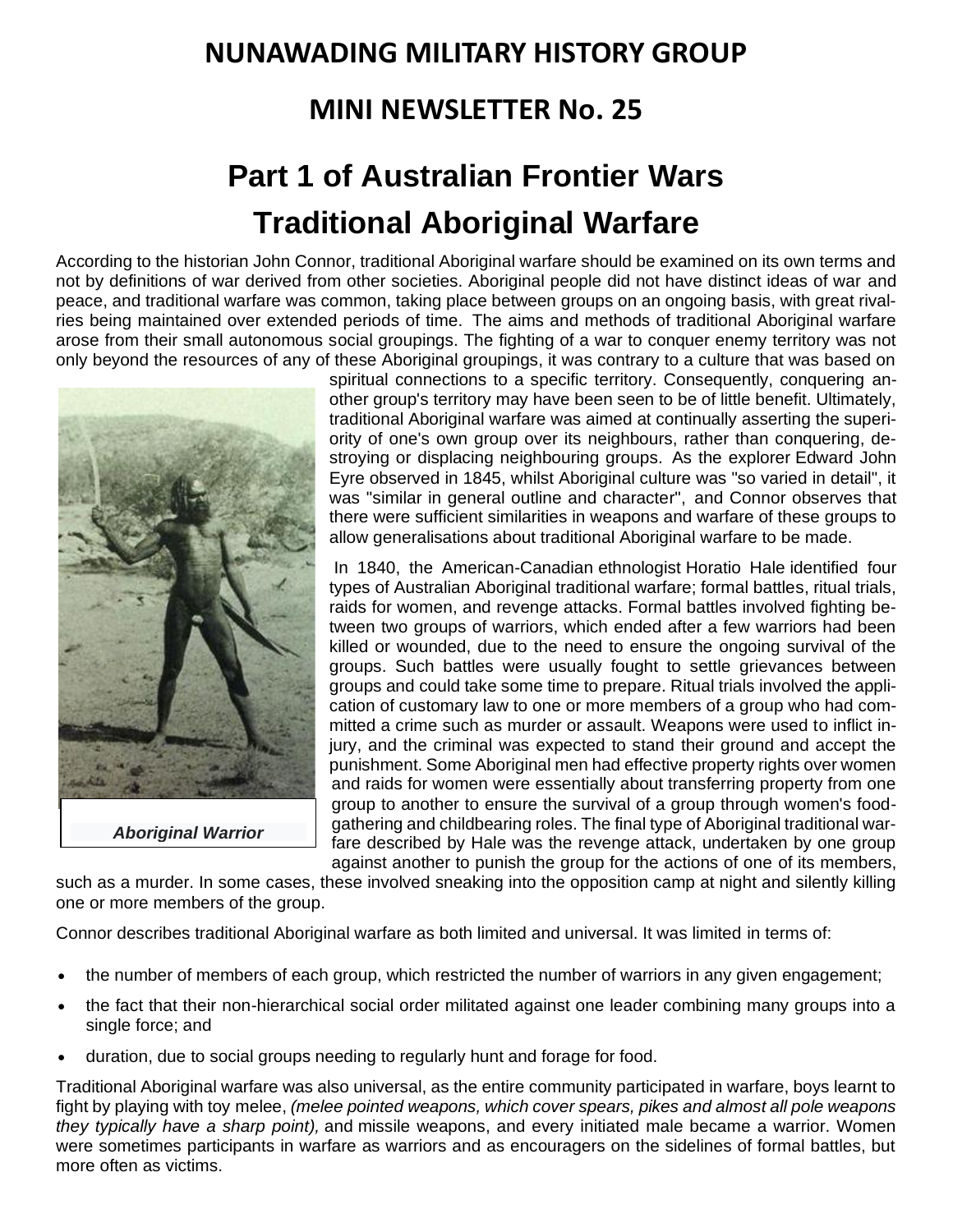While the selection and design of weapons varied from group to group, Aboriginal warriors used a combination of melee and missile weapons in traditional warfare. Spears, clubs and shields were commonly used in hand-tohand fighting, with different types of shields favoured during exchanges of missiles and in close combat, and spears (often used in conjunction with [spear throwers\)](https://en.wikipedia.org/wiki/Woomera_(spear-thrower)), [boomerangs](https://en.wikipedia.org/wiki/Boomerang) and stones used as missile weapons.

Available weapons had a significant influence over the tactics used during traditional Aboriginal warfare. The limitations of spears and clubs meant that surprise was paramount during raids for women and revenge attacks and encouraged ambushing and night attacks. These tactics were offset by countermeasures such as regularly changing campsites, being prepared to extinguish camp-fires at short notice, and posting parties of warriors to cover the escape of raiders.

### **General History**

#### **First settlement**

Initial peaceful relations between Indigenous Australians and Europeans began to be strained several months after the [First Fleet](https://en.wikipedia.org/wiki/First_Fleet) established Sydney on 26 January 1788. The local Indigenous people became suspicious when the British began to clear land and catch fish, and in May 1788 five convicts were killed and an Indigenous man was wounded. The British grew increasingly concerned when groups of up to three hundred Indigenous people were sighted at the outskirts of the settlement in June. Despite this, Phillip attempted to avoid conflict,



*Detail of an artwork by the [Port Jackson](https://en.wikipedia.org/wiki/Port_Jackson_Painter)  [Painter](https://en.wikipedia.org/wiki/Port_Jackson_Painter) [that shows the spearing of](https://en.wikipedia.org/wiki/File:Spearing_of_Arthur_Phillip.jpg) [Arthur](https://en.wikipedia.org/wiki/Arthur_Phillip)  [Phillip,](https://en.wikipedia.org/wiki/Arthur_Phillip) 1790*

and forbade reprisals after being speared in 1790. He did, however, authorise two punitive expeditions in December 1790 after his huntsman was killed by an Indigenous warrior named [Pemulwuy,](https://en.wikipedia.org/wiki/Pemulwuy) but neither was successful.

#### **Coastal and Inland Expansion**

During the 1790s and early 19th century the British established small settlements along the Australian coastline. These settlements initially occupied small amounts of land, and there was little conflict between the settlers and Indigenous peoples. Fighting broke out when the settlements expanded, however, disrupting traditional Indigenous foodgathering activities, and subsequently followed the pattern of European settlement in Australia for the next 150 years. Whilst the reactions of the Aboriginal inhabitants to the sudden arrival of British settlers were varied, they became inevitably hostile when their presence led to competition over resources, and to the occupation of their lands. Eu-

ropean diseases decimated Indigenous populations, and the occupation or destruction of lands and food resources sometimes led to starvation. By and large neither the Europeans nor the Indigenous peoples approached the conflict in an organised sense, with the conflict more one between groups of settlers and individual tribes rather than systematic warfare, even if at times it did involve British soldiers and later formed mounted police units. Not all Indigenous Australians resisted white encroachment on their lands either, whilst many also served in mounted police units and were involved in attacks on other tribes. Settlers in turn often reacted with violence, resulting in a number of indiscriminate [massacres.](https://en.wikipedia.org/wiki/Massacre) European activities provoking significant conflict included [pastoral squatting](https://en.wikipedia.org/wiki/Squatting_(pastoral)) and [gold rushes.](https://en.wikipedia.org/wiki/Australian_gold_rushes)

#### **Unequal Weaponry**

Opinions differ on whether to depict the conflict as one-sided and mainly perpetrated by Europeans on Indigenous Australians or not. Although tens of thousands more Indigenous Australians died than Europeans, some cases of mass killing were not massacres but quasi-military defeats, and the higher death toll was also caused by the technological and logistic advantages enjoyed by Europeans. Indigenous tactics varied, but were mainly based on pre-existing hunting and fighting practices—utilising spears, clubs and other simple weapons. Unlike the indigenous peoples of [New Zealand](https://en.wikipedia.org/wiki/M%C4%81ori_people) and [North America,](https://en.wikipedia.org/wiki/Indigenous_peoples_of_the_Americas) in the main they failed to adapt to meet the challenge of the Europeans, and although there were some instances of individuals and groups acquiring and using firearms, this was not widespread. In reality the Indigenous peoples were never a serious military threat, regardless of how much the settlers may have feared them. On occasions large groups attacked Europeans in open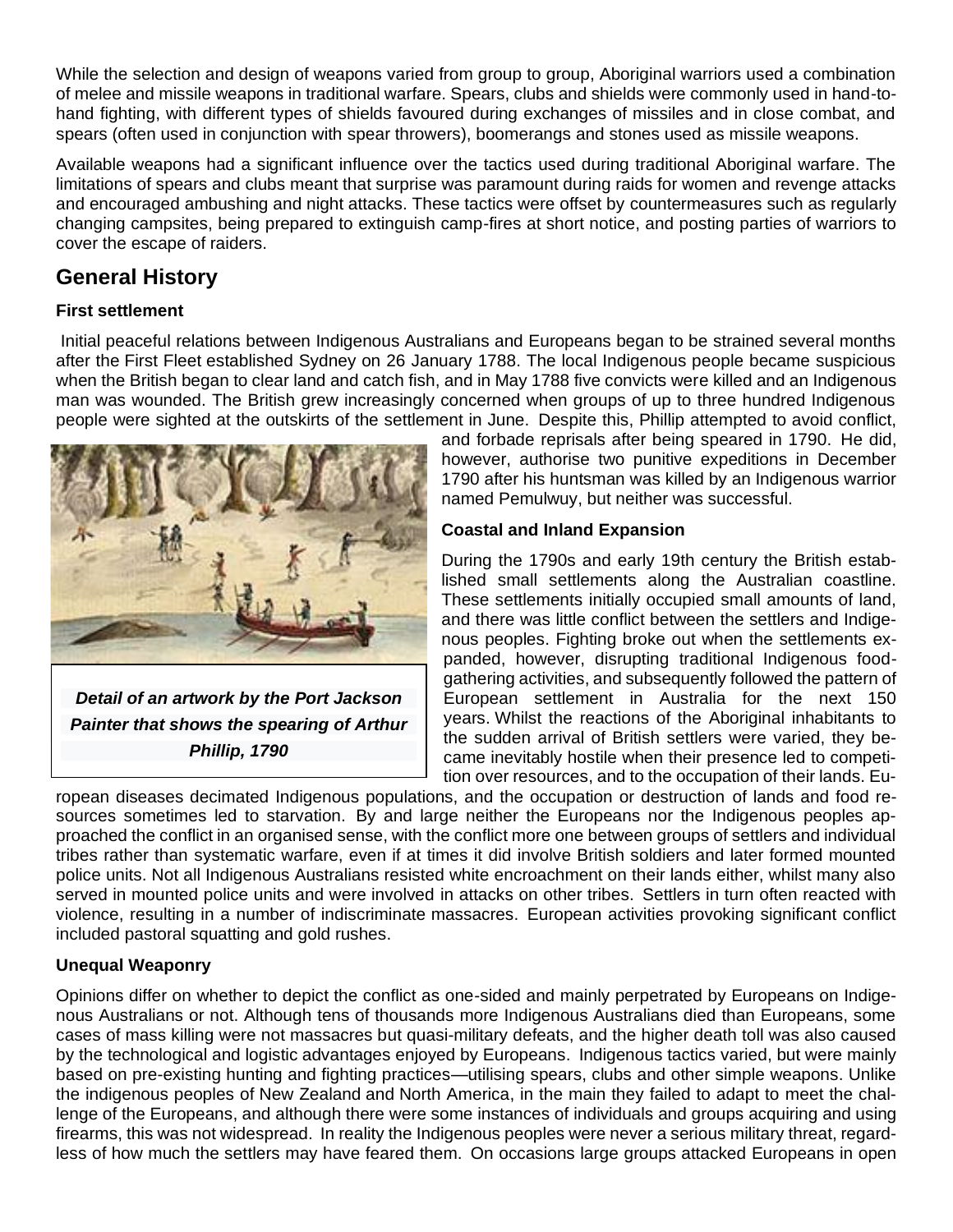terrain and a conventional battle ensued, during which the Aboriginal residents would attempt to use superior numbers to their advantage. This could sometimes be effective, with reports of them advancing in crescent formation in an attempt to outflank and surround their opponents, waiting out the first volley of shots and then hurling their spears whilst the settlers reloaded. Usually, however, such open warfare proved more costly for the



*parties and Indigenous Australians at Bulla, Queensland in 1861*

Indigenous Australians than the Europeans.

Central to the success of the Europeans was the use of firearms, but the advantages this afforded have often been overstated. Prior to the 19th century, firearms were often cumbersome muzzle-loading, smooth-bore, single shot weapons with flint-lock mechanisms. Such weapons produced a low rate of fire, whilst suffering from a high rate of failure and were only accurate within 50 metres (160 ft). These deficiencies may have given the Aboriginal residents some advantages, allowing them to move in close and engage with spears or [clubs.](https://en.wikipedia.org/wiki/Nulla_nulla) However, by 1850 significant advances in firearms gave the Europeans a distinct advantage, with the six-shot [Colt revolver,](https://en.wikipedia.org/wiki/Colt_revolver) the [Snider single shot breech-loading rifle](https://en.wikipedia.org/wiki/Snider-Enfield) and later the [Martini-Henry rifle](https://en.wikipedia.org/wiki/Martini-Henry_rifle) as well as rapid-fire rifles such as the [Winchester rifle,](https://en.wikipedia.org/wiki/Winchester_rifle) becoming available. These weapons, when used on open ground and combined with the superior mobility provided by horses to surround and engage groups of Indigenous Australians,

often proved successful. The Europeans also had to adapt their tactics to fight their fast-moving, often hidden enemies. Strategies employed included night-time surprise attacks, and positioning forces to drive Aboriginal people off cliffs or force them to retreat into rivers while attacking from both banks.

#### **Dispersed frontiers**

Fighting between Indigenous Australians and European settlers was localised, as Indigenous groups did not form confederations capable of sustained resistance. Conflict emerged as a series of violent engagements, and massacres across the continent. According to the historian [Geoffrey Blainey,](https://en.wikipedia.org/wiki/Geoffrey_Blainey) in Australia during the colonial period: "In a thousand isolated places there were occasional shootings and spearings. Even worse, smallpox,



measles, influenza and other new diseases swept from one Aboriginal camp to another ... The main conqueror of Aborigines was to be disease and its ally, demoralisation".

*Edited from Wikipedia*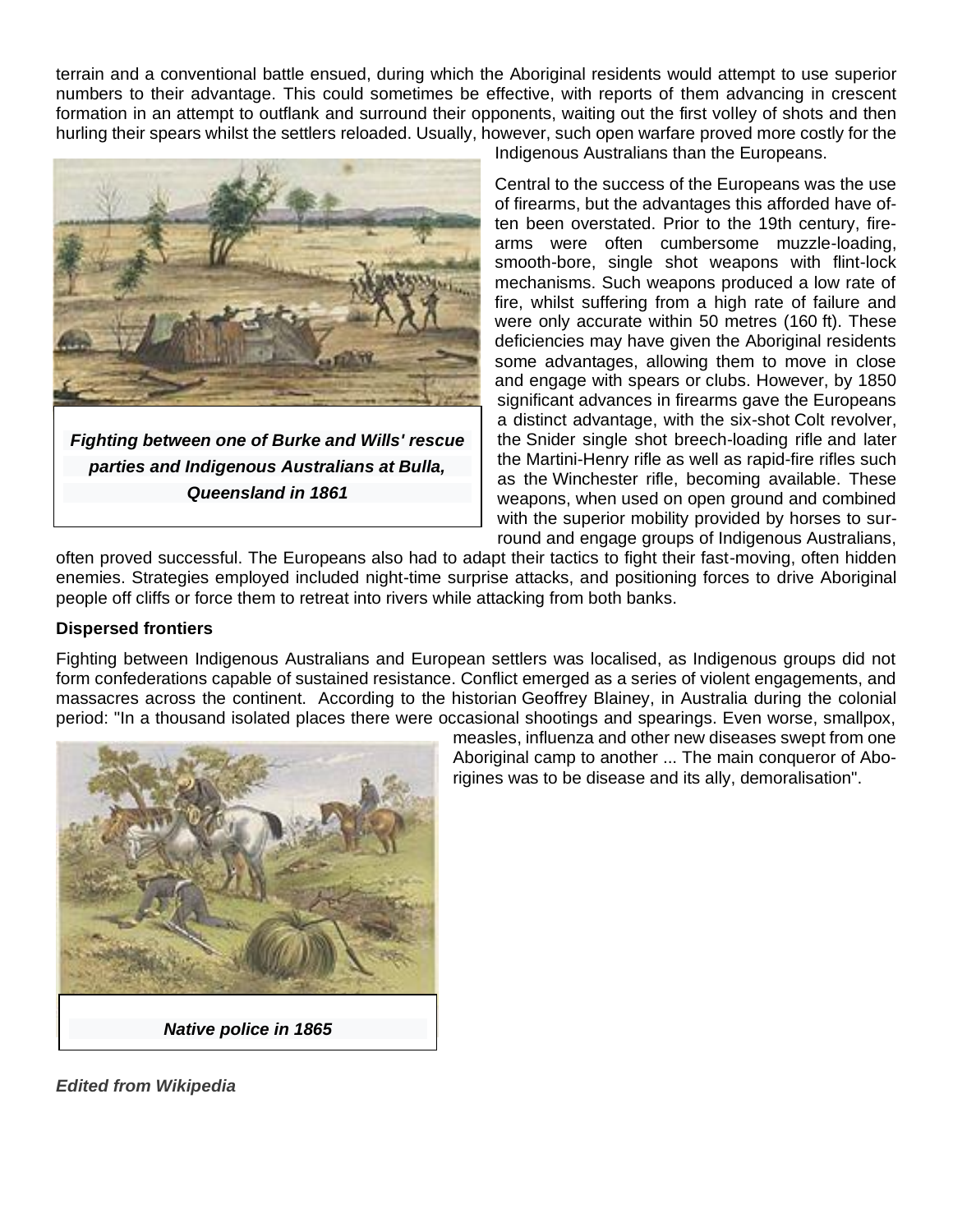## **British Parliamentary Report on the Aboriginals in New Holland & Van Diemen's Land 1837**



#### **NEW HOLLAND**

The inhabitants of New Holland, in their original condition, have been described by travelers as the most degraded of the human race ; but it is to be feared that intercourse with Europeans has cast over their original debasement a yet deeper shade of wretchedness.

These people, unoffending as they were towards us, have, as might have been expected, suffered in an aggravated degree from the planting amongst them of our penal settlements. In the formation of these settlements it does not appear that the territorial rights of the natives were considered, and very little care has since been take; to protect them from the violence or the contamination of the dregs of our countrymen.

The effects have consequently been dreadful beyond example, both in the diminution of their numbers and in their demoralization.

Many deeds of murder and violence have undoubtedly been committed by the stock-keepers (convicts in the employ of farmers in the outskirts of the colony), by the cedar cutters, and by other remote free settlers, and many natives have perished by the various military parties sent against them ; but it is not to violence only that their decrease is ascribed. This is the evidence given by Bishop Broughton.

"They do not so much retire as decay; wherever Europeans meet with them they appear to wear out, and gradually to decay : they diminish in numbers ; they appear actually to vanish from the face of the earth. I am led to apprehend that within a very limited period, a few years," (adds the Bishop), " those who are most in contact with Europeans will be utterly extinct — I will not say exterminated — but they will be extinct." As to their moral condition, the bishop says of the natives around Sydney, "They are in a state which I consider one of extreme degradation and ignorance; they are, in fact, in a situation much inferior to what I supposed them to have been before they had any communication with Europe."